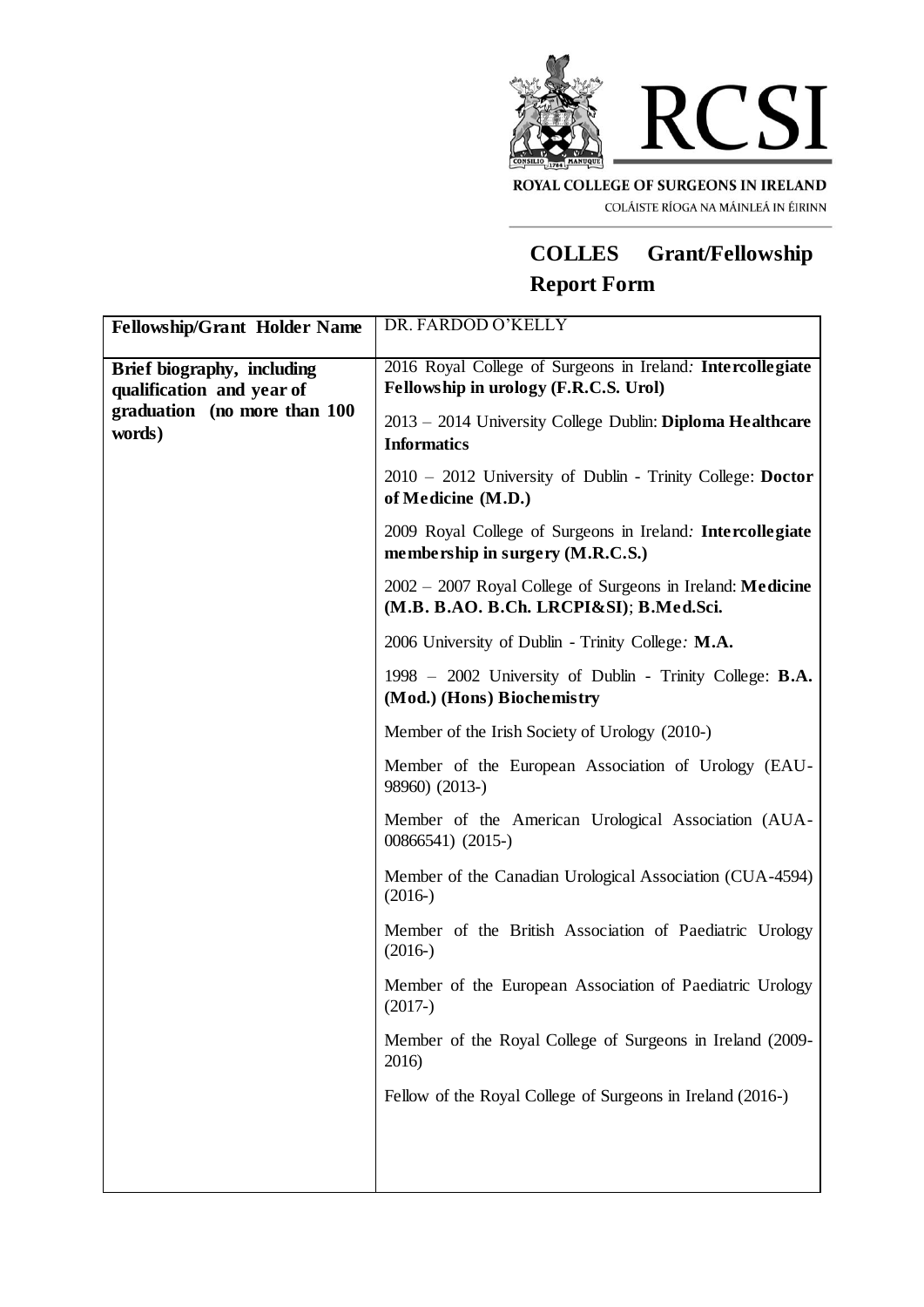|                                                                               | <b>Total Number of Publications: 48</b>                                   |
|-------------------------------------------------------------------------------|---------------------------------------------------------------------------|
|                                                                               | <b>National and International Presentations: 63</b>                       |
|                                                                               | <b>Book Chapters: 6</b>                                                   |
|                                                                               | Chair – Paediatric Urology Session, EAU 2016 (Munich)                     |
|                                                                               | ESOU/Ipsen STEPS Scholar, 2016                                            |
|                                                                               | CICT Medal in Undergraduate Research, 2004                                |
|                                                                               | RCSI Grant Undergraduate Research, 2004                                   |
|                                                                               | Excellence in Surgical Teaching Award, University College<br>Dublin, 2016 |
|                                                                               | RCSI Colles Medal and Travelling Fellowship Award, 2017                   |
| Title of Project/Fellowship                                                   | <b>CLINICAL FELLOWSHIP IN PAEDIATRIC UROLOGY</b>                          |
| <b>Year of Award:</b><br><b>Commencement Date:</b><br><b>Conclusion Date:</b> | 2017 (CHARTER DAY)<br>1/7/2017<br>30/6/2018                               |

## **Summary (no more than 250 words)**

The paediatric urology fellowship in CHEO provided a vast number of opportunities which would not have been possible to acquire in Ireland. To date I have performed  $>500$  operations with 2.5 days per week in the operating room. The rest of the time is spent in clinics where I personally saw approximately >1000 paediatrics patients encompassing a wide variety of conditions through this tertiary referral hospital.

From an operative perspective, this fellowship has allowed me to become proficient in paediatric urological laparoscopy including nephrectomy and pyeloplasty, the surgical management of complex penile reconstruction, and the use of the laser in paediatric stone disease.

Unexpectedly, one unintended benefit of working in paediatric urology in North America exposed me to the critical and meticulous communication and documentation that goes with surgery on this continent. I became fully trained in Epic which is the most common electronic medical record (EMR) system used on the continent. I also became acquainted with prenatal consultation in order to streamline the transition from pregnancy to birth with urological conditions.

Working in CHEO also allowed me to conduct clinical research, as well as to create a collaboration between CHEO and Sick Kids. I have also been selected to spearhead a quality improvement project for the province of Ontario to reduce variability between urological practices, and to attempt to standardize care based on best practice.

From CHEO, I will be moving to Sick Kids to work as junior staff prior to coming home to hopefully work in Ireland.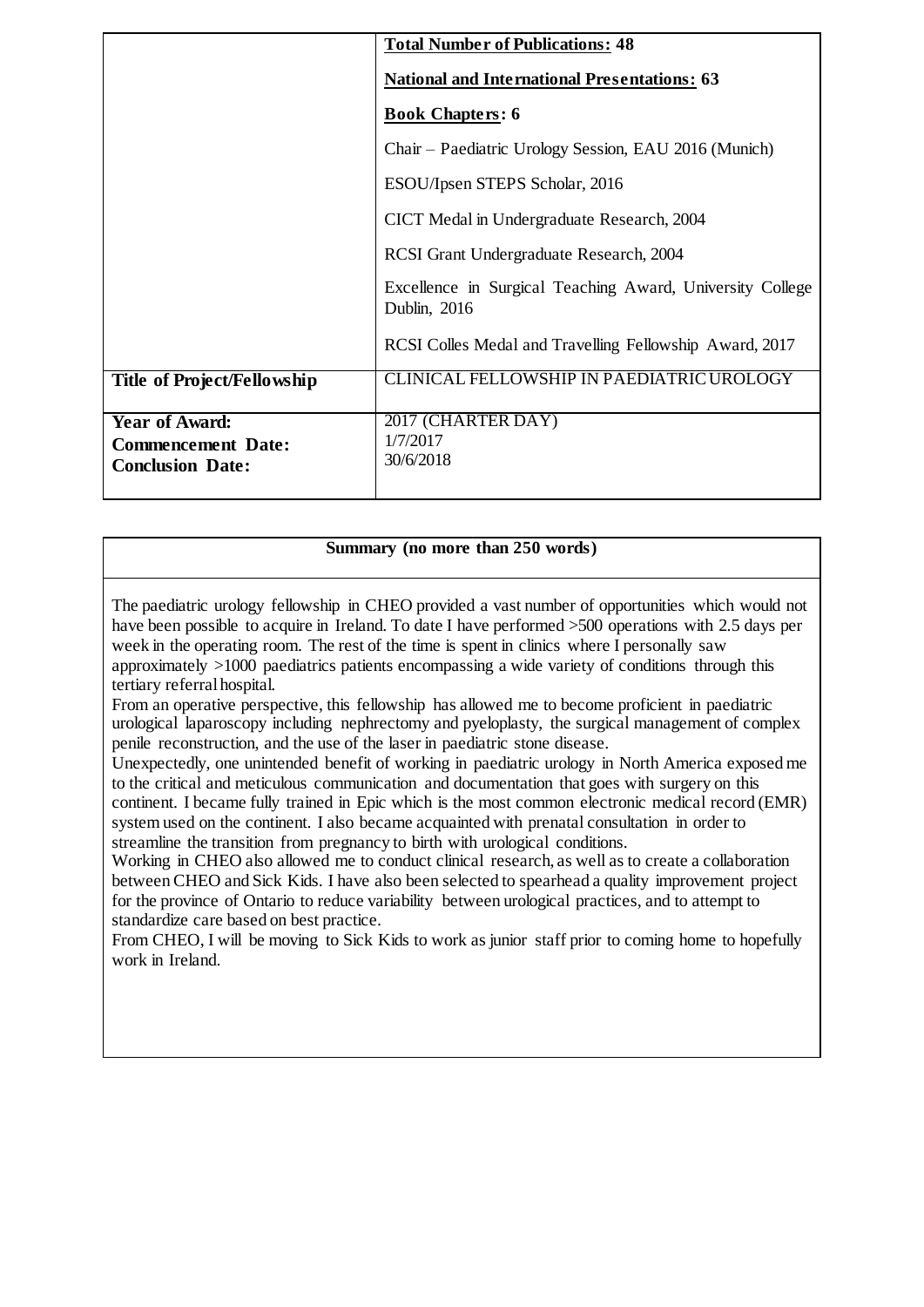## **Grant Report (in the region of but no more than 500 words)**

Objectives of Project/Fellowship:

1. To keep a detailed log of each operation performed, not only for my own records, but also the equipment (fixed and disposable) and perioperative care provided for complex paediatric urological surgery

2. To learn how to establish and develop multidisciplinary team clinics for cross-specialty conditions (disorder of sexual differentiation, stones, spina bifida, cloacal malformations)

3. To perform cost-based analysis on the provision of minimally invasive surgery

4. To learn how to perform laparoscopic techniques such as pyeloplasty, (hemi)nephrectomy, and reimplants, with a view to providing this service for the first time in Ireland. The aim would be to act as a platform for the proposed development of robotic paediatric urology services over the next 5-7 years

5 To set up a clinical research collaboration between Ontario and Dublin to allow for the exchange of data and ideas, which will enhance peer-reviewed publication

6. To allow for this fellowship to forge a new path for future trainees who wish to pursue a career in paediatric urology, whom to date have had no outlet to pursue such a fellowship, and were forced to either curtail their paediatric urological practices or to re-train in paediatric surgery

Did you achieve these objectives?

I achieved a number of these proposed objectives including keep an operative log (>500 procedures) and cost analysis for complex paediatric urological operations. It was not possible to informatively and objectively assess a cost-based analysis of minimally invasive surgery. I also learned how to establish and develop multidisciplinary teams for various aspects of urological care including paediatric stones, vesicoureteric reflux and disorders of sex development.

I learned how to perform complex paediatric urological laparoscopy including nephrectomy, and pyeloplasty. I was not exposed to laparoscopic ureteric reimplantation, as this was performed as an open procedure.

I was not successful in creating a research collaboration between Ontario and Dublin, however this remains in the pipeline. I was however able to establish a new paediatric urological collaboration between CHEO in Ottawa, and Sick Kids in Toronto.

I was also able to garner some attention for my fellowship to other Irish trainees, and one such urological SpR will be applying to CHEO for a fellowship in 2020

In your opinion, what is the value of your award to:

(a) Yourself

The Colles and Travel award for me was absolutely invaluable from a personal perspective, as I moved to Canada with my wife and 3 children, and the cost of establishing a home and setting up professionally on my current institutional salary would be been completely prohibitive. It also allowed us to travel home in Feb 2018 to deliver a lecture at the RCSI Charter Day.

The award will also be an invaluable addition to my CV to demonstrate the acquisition of a very competitive grant, as well as being the first urology recipient in a generation

(b) The institution in which you worked

The Colles and Travel award allows competitive Irish trainees to travel to North America to pursue fellowships which may be non or partially funded. Irish trainees are, in general very well trained, but in the contemporary setting, many have families, and North American fellowship (traditionally not